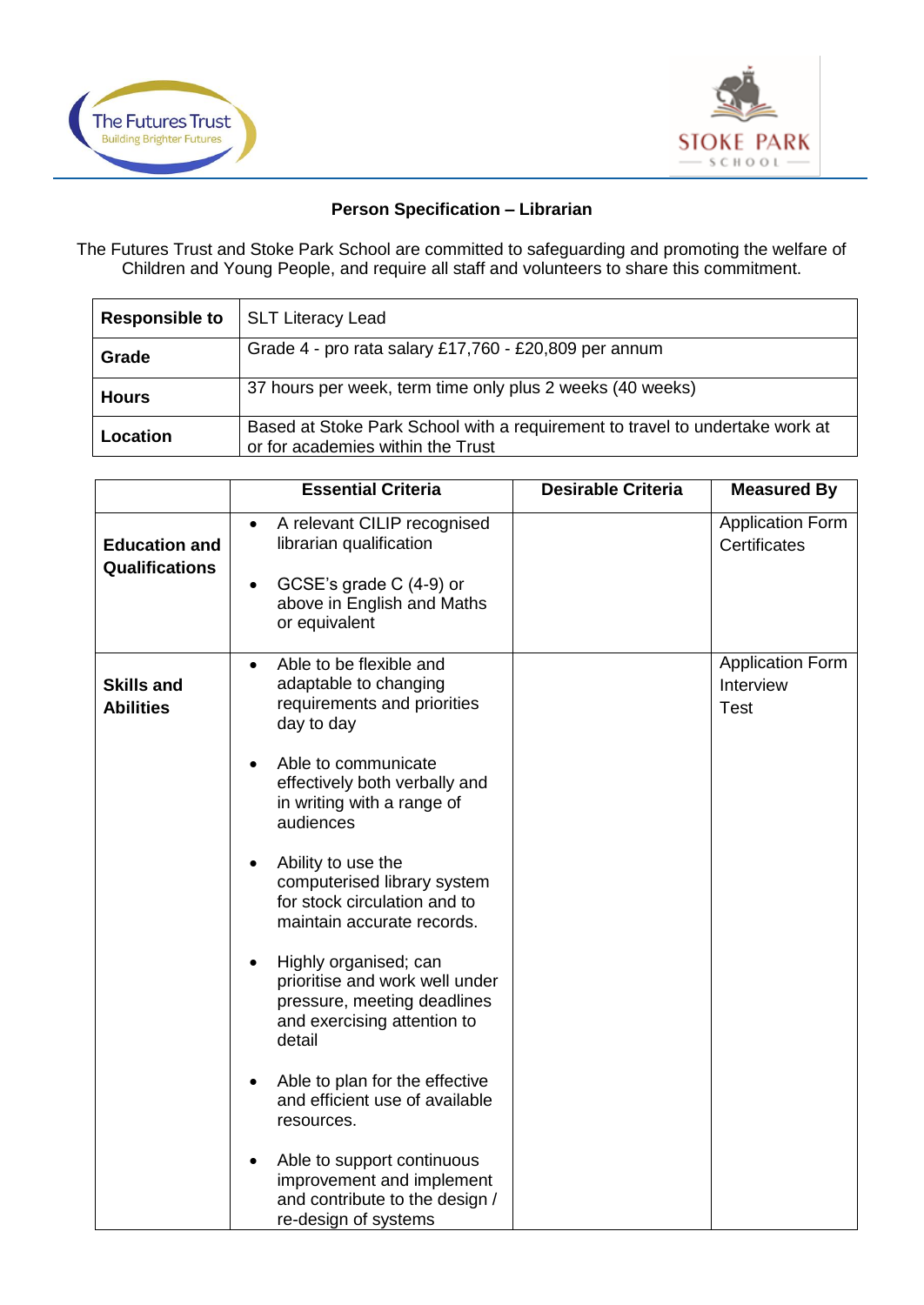



| <b>Skills and</b><br><b>Abilities</b><br><b>Continued</b> | Good interpersonal skills with<br>$\bullet$<br>a firm but friendly manner, in<br>order to effectively supervise<br>students.<br>Can methodically and<br>$\bullet$<br>accurately record, interpret<br>and present written and<br>numerical data in formats<br>including spreadsheets and<br>written reports for use in<br>decision making | <b>Application Form</b><br>Interview<br><b>Test</b> |
|-----------------------------------------------------------|------------------------------------------------------------------------------------------------------------------------------------------------------------------------------------------------------------------------------------------------------------------------------------------------------------------------------------------|-----------------------------------------------------|
|                                                           | IT skills – familiarity with<br>$\bullet$<br>Windows, Microsoft Office<br>and the Internet                                                                                                                                                                                                                                               |                                                     |
|                                                           | An awareness of social media<br>and online safety                                                                                                                                                                                                                                                                                        |                                                     |
|                                                           | Able to follow the School's<br>safeguarding procedures and<br>recognise when to report<br>concerns                                                                                                                                                                                                                                       |                                                     |
|                                                           | Research skills - Using print<br>reference materials and IT<br>resources                                                                                                                                                                                                                                                                 |                                                     |
|                                                           | Ability to work with groups of<br>$\bullet$<br>students to promote reading<br>for pleasure                                                                                                                                                                                                                                               |                                                     |
|                                                           | Ability to supervise students<br>in a learning environment                                                                                                                                                                                                                                                                               |                                                     |
|                                                           | Able to create a safe and<br>stimulating environment for<br>learners                                                                                                                                                                                                                                                                     |                                                     |
|                                                           | Ability to organise the<br>ordering, delivery and<br>cataloguing of stock.                                                                                                                                                                                                                                                               |                                                     |
|                                                           | Ability to review, monitor and<br>balance budget.                                                                                                                                                                                                                                                                                        |                                                     |
|                                                           | Able to work well<br>independently and with<br>others, including teaching<br>staff and groups of students.                                                                                                                                                                                                                               |                                                     |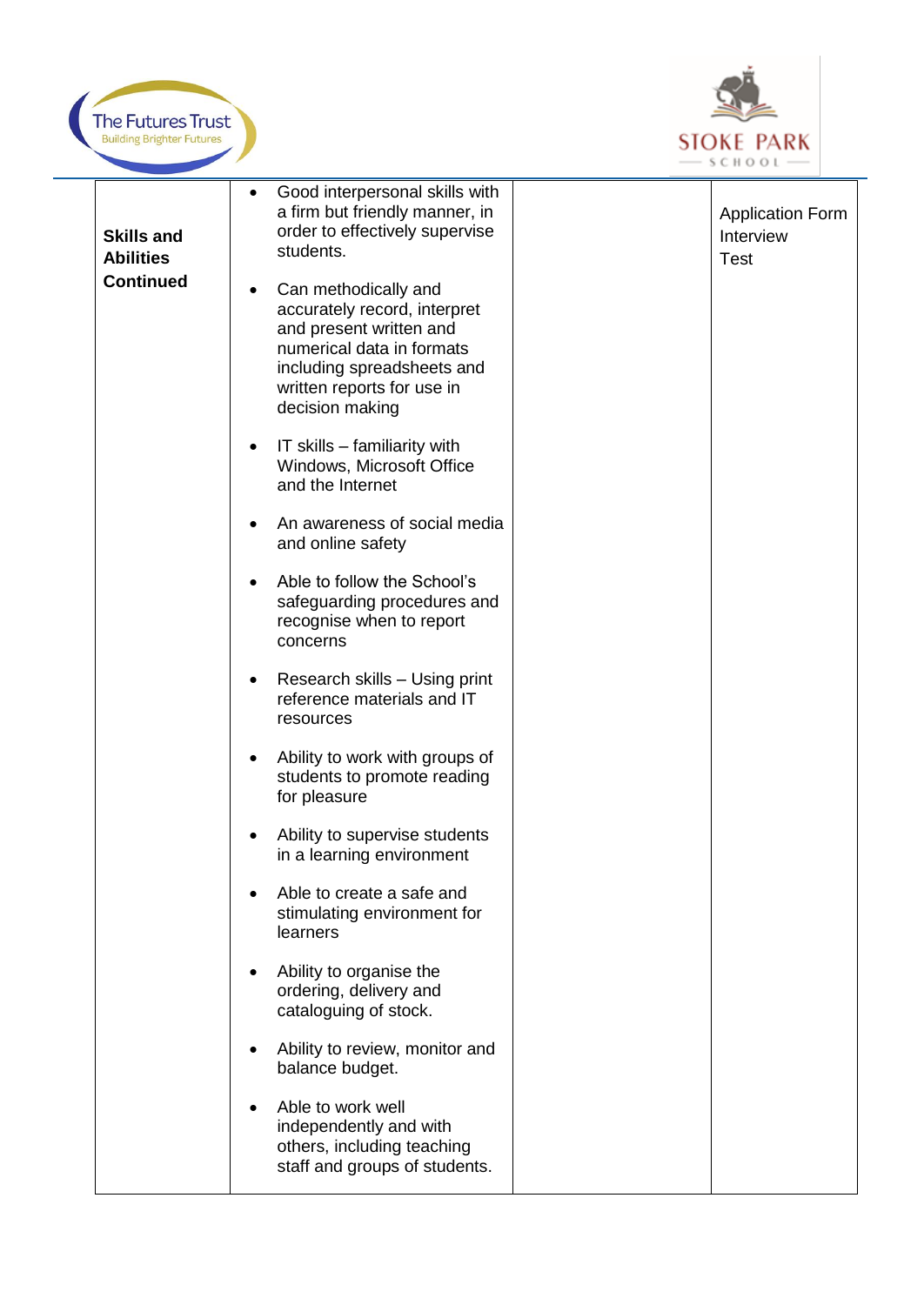



|                                   | Able to develop extra-<br>$\bullet$<br>curricular student activity<br>based around Library skills.                                                                                                                                                                                                                                                                                                                                                                                                                                                   |                                                              |                                              |
|-----------------------------------|------------------------------------------------------------------------------------------------------------------------------------------------------------------------------------------------------------------------------------------------------------------------------------------------------------------------------------------------------------------------------------------------------------------------------------------------------------------------------------------------------------------------------------------------------|--------------------------------------------------------------|----------------------------------------------|
| <b>Experience</b>                 | Working well with children and<br>young people<br>Successfully delivering library<br>services<br>Problem solving<br>Using ICT systems to input,<br>manage and interpret data                                                                                                                                                                                                                                                                                                                                                                         |                                                              | <b>Application Form</b><br>Interview         |
| Knowledge<br>and<br>understanding | An understanding of<br>$\bullet$<br>cataloguing and classification<br>of library stock<br>An understanding of<br>librarianship in the context of a<br>School environment<br>Excellent knowledge and a<br>$\bullet$<br>love of children's literature.                                                                                                                                                                                                                                                                                                 | Knowledge of<br>$\bullet$<br>careers<br>choices/destinations | Application Form<br>Interview<br><b>Test</b> |
| <b>Other</b><br>requirements      | A professional role model<br>$\bullet$<br>who is committed to their<br>others own professional<br>development and to<br>developing<br>Committed to and able to<br>promote the aims of the<br>school and the values of<br>the Trust: Learners First,<br>It's about Learning, No<br>Barriers.<br>Able to work calmly under<br>$\bullet$<br>pressure and withstand<br>stress<br>A belief in the value of the<br>$\bullet$<br>library in developing a working<br>ethos in the school.<br>A commitment to making<br>young people independent<br>learners. |                                                              | <b>Application Form</b><br>Interview         |